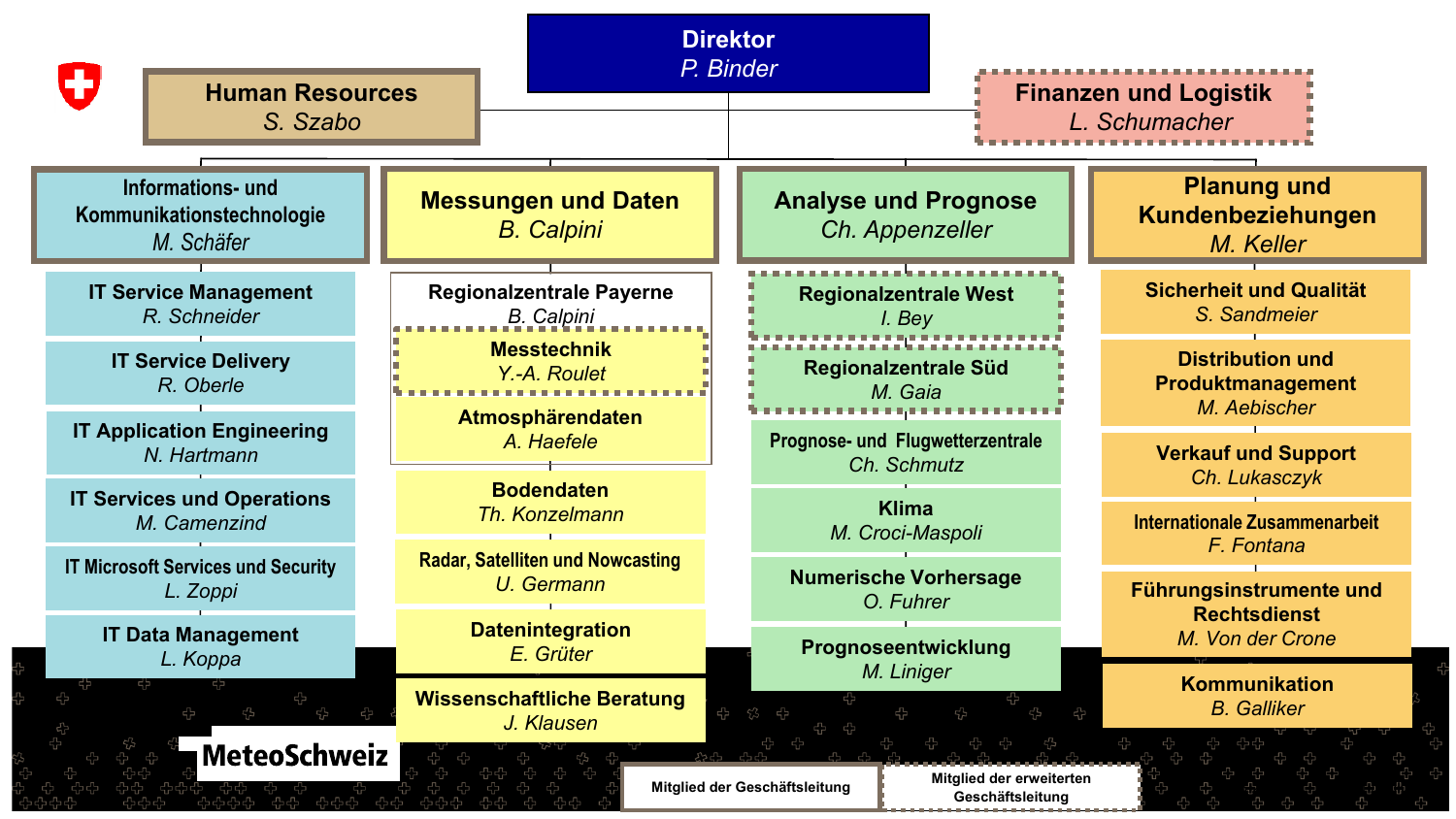| 43<br><b>Ressources humaines</b><br>S. Szabo                          |                                           | <b>Directeur Général</b><br>P. Binder                    | <b>Finances et logistique</b><br>L. Schumacher                     |
|-----------------------------------------------------------------------|-------------------------------------------|----------------------------------------------------------|--------------------------------------------------------------------|
| Technologies de l'information et<br>de la communication<br>M. Schäfer | Mesures et données<br><b>B.</b> Calpini   | Analyse et prévision<br>Ch. Appenzeller                  | <b>Planification et</b><br>relations avec les clients<br>M. Keller |
| <b>IT Service Management</b>                                          | <b>Centre Régional Payerne</b>            | <b>Centre Régional Ouest</b>                             | Securité et qualité                                                |
| R. Schneider                                                          | <b>B.</b> Calpini                         | I. Bey                                                   | S. Sandmeier                                                       |
| <b>IT Service Delivery</b>                                            | <b>Techniques d'observation</b>           | <b>Centre Régional Sud</b>                               | <b>Distribution et gestion des produits</b>                        |
| R. Oberle                                                             | Y.-A. Roulet                              | M. Gaia                                                  | M. Aebischer                                                       |
| <b>IT Application Engineering</b>                                     | Données en atmosphère libre               | Centre de prévision et de                                | Vente et assistance                                                |
| N. Hartmann                                                           | A. Haefele                                | météorologie aéronautique                                | Ch. Lukasczyk                                                      |
| <b>IT Services und Operations</b>                                     | Données de surface                        | Ch. Schmutz                                              | <b>Affaires internationales</b>                                    |
| M. Camenzind                                                          | Th. Konzelmann                            | <b>Climat</b>                                            | F. Fontana                                                         |
| <b>IT Microsoft Services and Security</b>                             | Radar, satellites et nowcasting           | M. Croci-Maspoli                                         | Instruments de gestion et                                          |
| L. Zoppi                                                              | U. Germann                                | Prévision numérique                                      | service juridique                                                  |
| <b>IT Data Management</b>                                             | Intégration des données                   | O. Fuhrer                                                | M. Von der Crone                                                   |
| L. Koppa                                                              | E. Grüter                                 | Développement de la prévision                            | <b>Communikation</b>                                               |
| <b>MétéoSuisse</b>                                                    | <b>Adjoint scientifique</b><br>J. Klausen | M. Liniger                                               | <b>B.</b> Galliker                                                 |
|                                                                       |                                           | Membre de la Direction élargie<br>Membre de la Direction |                                                                    |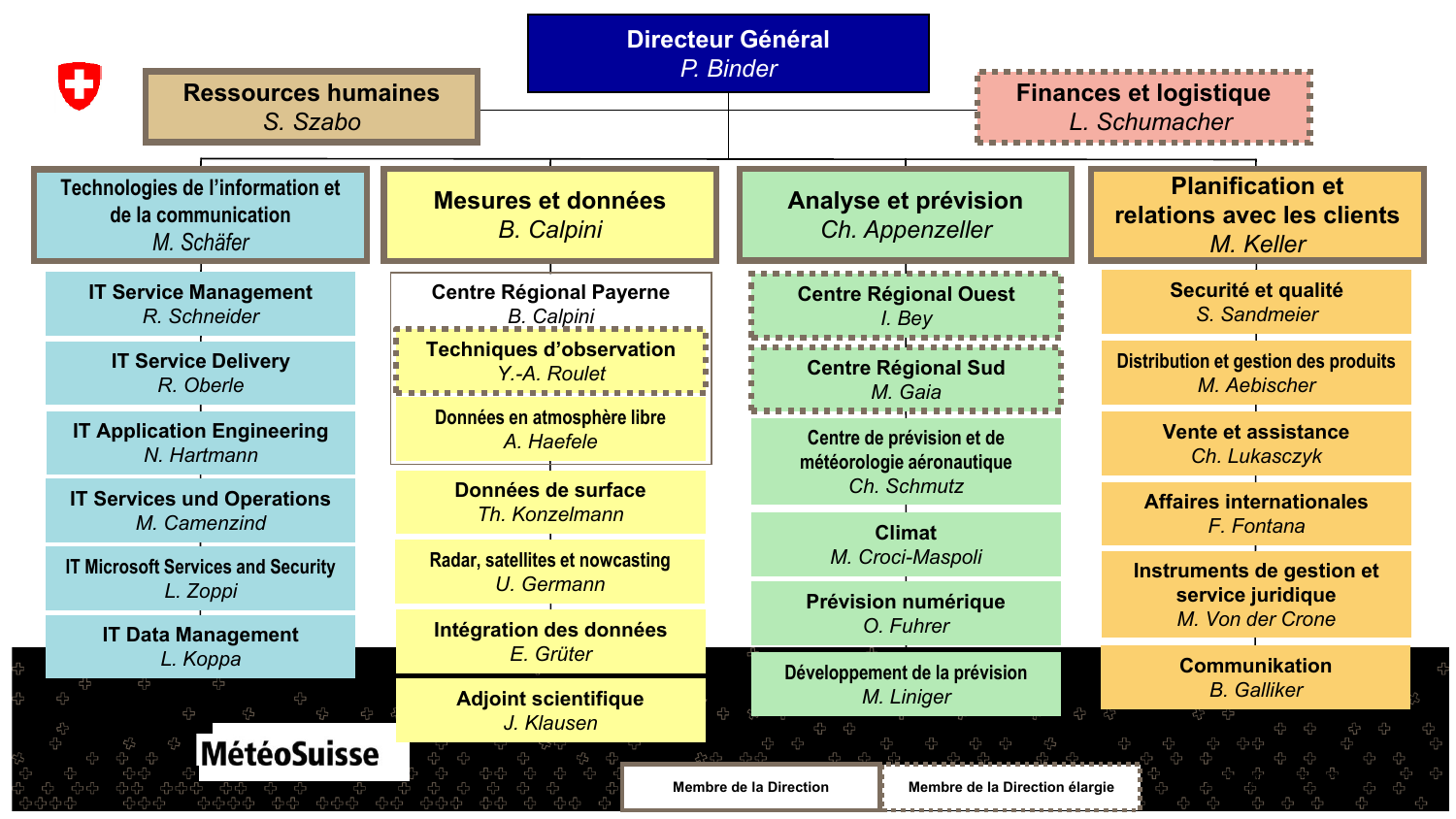| Œ<br><b>Risorse umane</b><br>S. Szabo                               |                                                           | <b>Direttore generale</b><br>P. Binder                         | <b>Finanze e logistica</b><br>L. Schumacher                 |
|---------------------------------------------------------------------|-----------------------------------------------------------|----------------------------------------------------------------|-------------------------------------------------------------|
| Tecnologie dell'informazione<br>e della comunicazione<br>M. Schäfer | Misure e dati<br><b>B.</b> Calpini                        | Analisi e previsioni<br>Ch. Appenzeller                        | Pianificazione e<br>relazioni con la clientela<br>M. Keller |
| <b>IT Service Management</b><br>R. Schneider                        | <b>Centro Regionale Payerne</b><br><b>B.</b> Calpini      | <b>Centro Regionale Ovest</b><br>I. Bey                        | Sicurezza e qualità<br>S. Sandmeier                         |
| <b>IT Service Delivery</b><br>R. Oberle                             | Tecnique di misura<br>Y.-A. Roulet                        | <b>Centro Regionale Sud</b><br>M. Gaia                         | Distribuzione e<br>gestione di prodotti<br>M. Aebischer     |
| <b>IT Application Engineering</b><br>N. Hartmann                    | Dati nell'atmosfera libera<br>A. Haefele<br>Dati al suolo | Centro previsioni e<br>meteorologia aeronautica<br>Ch. Schmutz | Vendita e assistenza<br>Ch. Lukasczyk                       |
| <b>IT Services and Operations</b><br>M. Camenzind                   | Th. Konzelmann<br><b>Radar, Satellite, Nowcasting</b>     | <b>Clima</b><br>M. Croci-Maspoli                               | Collaborazioni internazionali<br>F. Fontana                 |
| <b>IT Microsoft Services and Security</b><br>L. Zoppi               | U. Germann                                                | <b>Previsione numerica</b><br>O. Fuhrer                        | Strumenti di gestione e<br>servizio giuridico               |
| <b>IT Data Management</b><br>L. Koppa                               | Integrazione dei dati<br>E. Grüter                        | Sviluppo delle previsioni                                      | M. Von der Crone                                            |
|                                                                     | <b>Consulente scientifico</b><br>J. Klausen               | M. Liniger                                                     | <b>Comunicazione</b><br><b>B.</b> Galliker                  |
| <b>MeteoSvizzera</b>                                                |                                                           | Membro della direzione<br>Membro della direzione allargata     |                                                             |

alla s